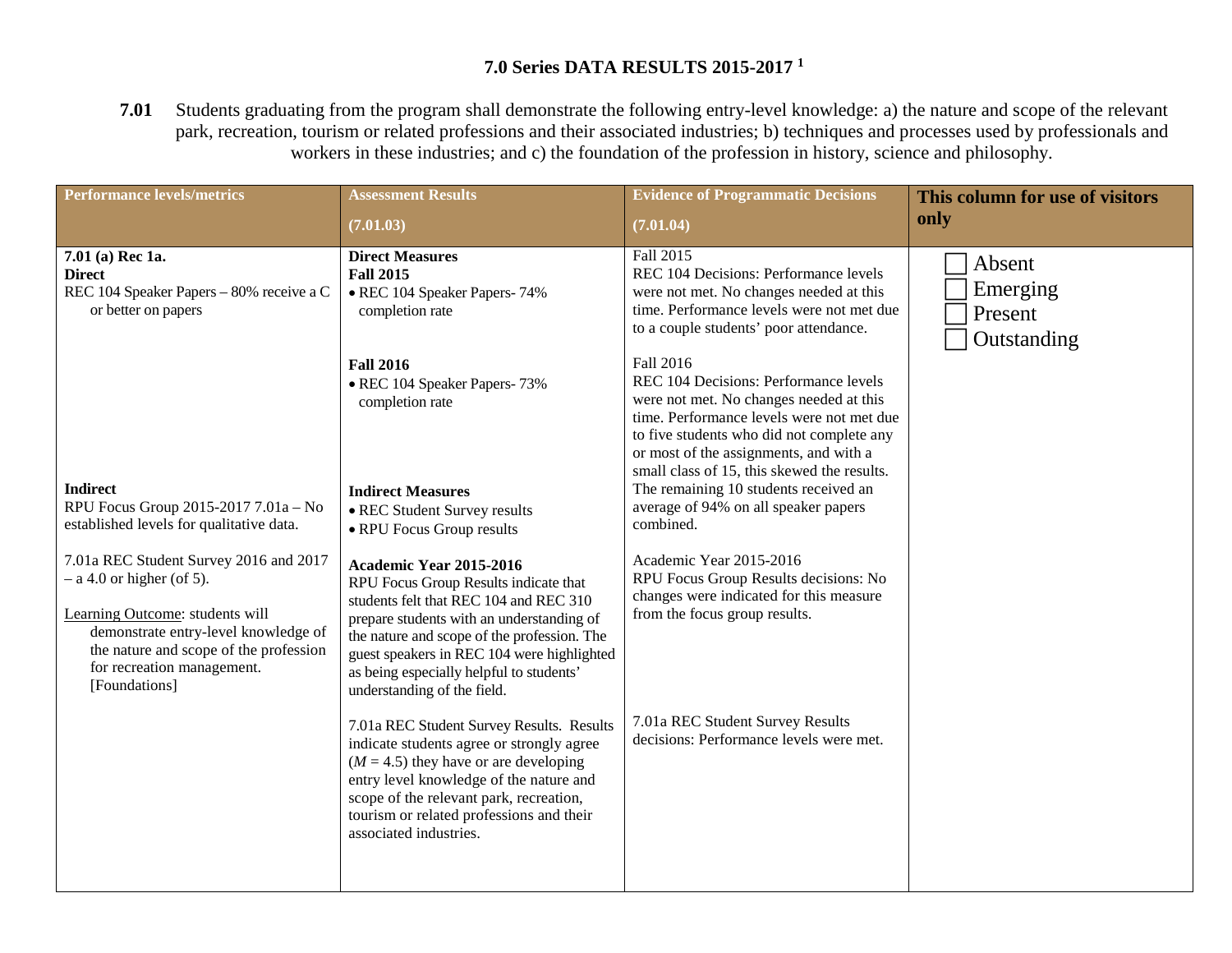|                                                                                                                                                                                                                                                                                                                                                                                                                                                       | Academic Year 2016-2017<br>RPU Focus Group Results indicate that<br>students felt that REC 104 helped them<br>understand the nature of the recreation field.<br>The field trips and in-class activities in REC<br>107 were also highlighted as being<br>especially enjoyable and helpful to students'<br>understanding of the field.<br>7.01a REC Student Survey Results. Results<br>indicate students agree or strongly agree (M<br>$=$ 4.4) they have or are developing entry-<br>level knowledge of the nature and scope of<br>the profession for recreation management.                                                                                                                                                                     | Academic Year 2016-2017<br>RPU Focus Group Results decisions: No<br>changes were indicated for this measure<br>from the focus group results.<br>7.01a REC Student Survey Results<br>decisions: Performance levels were met.                                                                                                                                                                                                                                                                                                                                                                                                |                                              |
|-------------------------------------------------------------------------------------------------------------------------------------------------------------------------------------------------------------------------------------------------------------------------------------------------------------------------------------------------------------------------------------------------------------------------------------------------------|-------------------------------------------------------------------------------------------------------------------------------------------------------------------------------------------------------------------------------------------------------------------------------------------------------------------------------------------------------------------------------------------------------------------------------------------------------------------------------------------------------------------------------------------------------------------------------------------------------------------------------------------------------------------------------------------------------------------------------------------------|----------------------------------------------------------------------------------------------------------------------------------------------------------------------------------------------------------------------------------------------------------------------------------------------------------------------------------------------------------------------------------------------------------------------------------------------------------------------------------------------------------------------------------------------------------------------------------------------------------------------------|----------------------------------------------|
| 7.01 (b) Rec1b.<br><b>Direct Measures</b><br>REC 485 Trend or Issue Presentation -<br>80% receive a B or better on<br>presentation<br><b>Indirect Measures</b><br>RPU Focus Group 2015-2017<br>7.01b REC Student Survey 2016 & 2017 -<br>$4.0$ or higher (of 5).<br>Learning Outcome: students will<br>demonstrate entry-level knowledge of<br>techniques and processes used by<br>professionals and workers in<br>recreation settings. [Foundations] | <b>Direct Measures</b><br><b>Fall 2015</b><br>• REC 485 Trend or Issue Presentation -<br>84% received a B or better<br><b>Indirect Measures</b><br>Academic Year 2015-2016<br>RPU Focus Group Results indicate students<br>felt that 240 and 107 were useful classes for<br>this learning outcome. There was discussion<br>about the pros and cons of how different<br>instructors have taught 107 (previously<br>numbered 125).<br>7.01b REC Student Survey Results.<br>Results indicate knowledge of techniques<br>and processes used by professionals and<br>workers in these industries. Students on<br>average agree or strongly agree $(M = 4.8)$<br>they are graduating (or on track to<br>graduate) with the 7.01b learning<br>outcome. | Fall 2015<br>REC 485 (FA odd year course) Decisions:<br>Performance levels were met. No changes<br>needed at this time.<br>Academic Year 2015-2016<br>RPU Program Focus Group: Students feel<br>they are achieving this outcome. Discussion<br>of 107 has led the faculty to reevaluate the<br>way it is being taught to see if there are<br>ways to maximize student engagement. The<br>current instructor has already incorporated<br>opportunities for students to lead an activity,<br>which was deemed valuable in the focus<br>group.<br>7.01b REC Student Survey Results<br>Decisions: Performance levels were met. | Absent<br>Emerging<br>Present<br>Outstanding |
|                                                                                                                                                                                                                                                                                                                                                                                                                                                       | <b>Academic Year 2016-2017</b><br>RPU Focus Group Results indicate<br>students appreciated the hands-on<br>experience provided by REC 424.<br>Students also highlighted the importance                                                                                                                                                                                                                                                                                                                                                                                                                                                                                                                                                          | Academic Year 2016-2017<br>RPU Focus Group Results decisions: REC<br>203 - Career Development in Recreation,<br>Sport, and Tourism is offered every<br>semester as a way to encourage students to                                                                                                                                                                                                                                                                                                                                                                                                                          |                                              |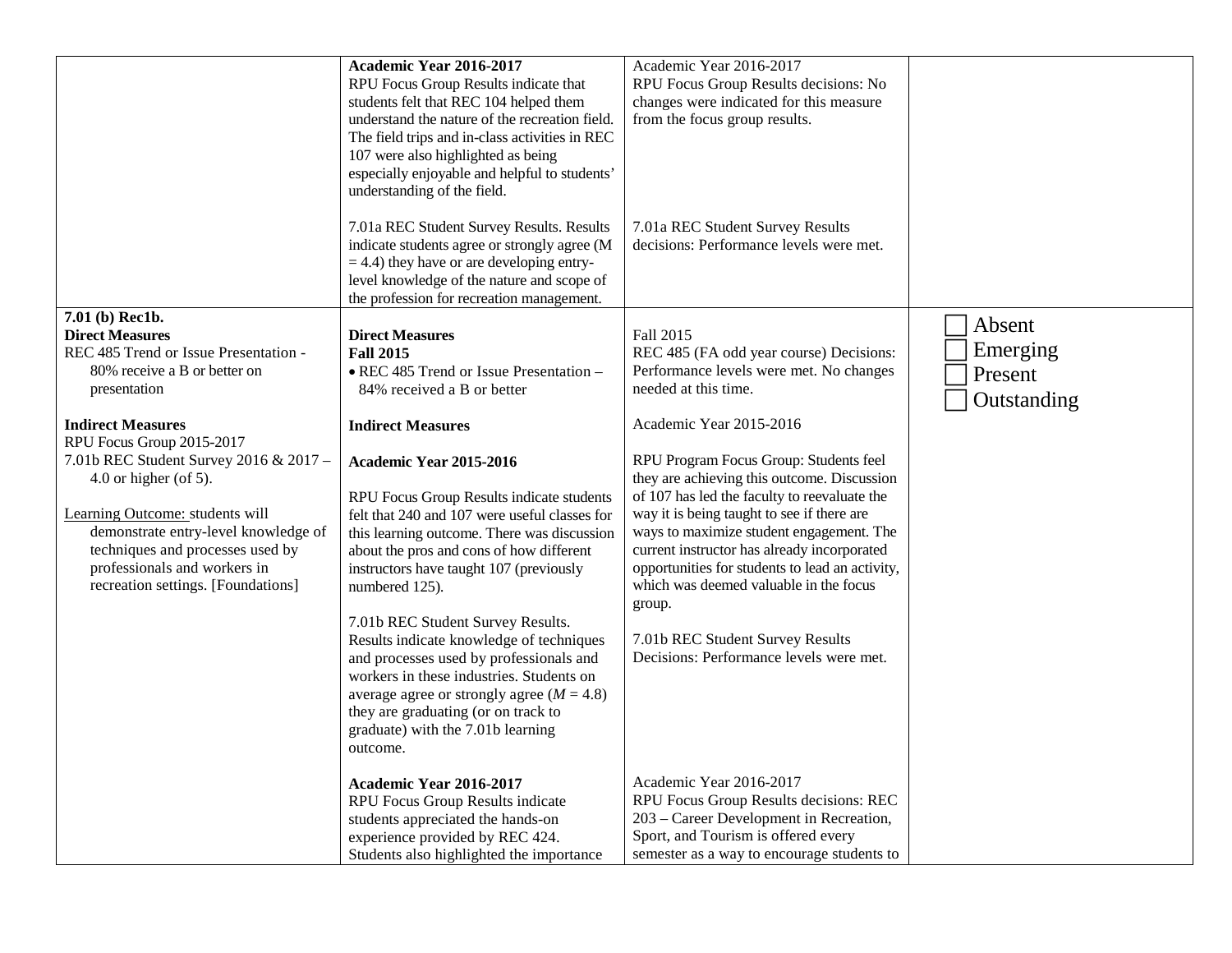|                                                                                                                                                                                                                                  | and benefits of attending a recreation<br>conference.<br>7.01b REC Student Survey Results.<br>Results indicate that students agree or<br>strongly agree ( $M = 4.6$ ) they have or are<br>developing entry-level knowledge of<br>techniques and processes used by<br>professionals and workers in recreation<br>settings. | attend conferences in recreation or related<br>fields.<br>7.01b REC Student Survey Results<br>decisions: Performance levels were met.                                                                                                                                                                                                    |                                              |
|----------------------------------------------------------------------------------------------------------------------------------------------------------------------------------------------------------------------------------|---------------------------------------------------------------------------------------------------------------------------------------------------------------------------------------------------------------------------------------------------------------------------------------------------------------------------|------------------------------------------------------------------------------------------------------------------------------------------------------------------------------------------------------------------------------------------------------------------------------------------------------------------------------------------|----------------------------------------------|
| 7.01 (c) Rec1c.<br><b>Direct Measures</b><br>REC 260 Papers - 80% of students<br>receive 12 of 15 points (B) or higher<br>on all 15 Papers                                                                                       | <b>Direct Measures</b><br><b>Fall 2015</b><br>• 71% received a grade of B or higher on<br>the papers.<br><b>Fall 2016</b><br>• 70% received a grade of B or higher on<br>the papers.                                                                                                                                      | Fall 2015<br>REC 260 Decisions: Performance levels<br>were close $(-9\%)$ – but consistent from the<br>year before. The instructor has high<br>expectations for student performance, and<br>provides information about the papers in<br>class and on the Bblearn course website.<br>No curriculum changes are scheduled at<br>this time. | Absent<br>Emerging<br>Present<br>Outstanding |
| <b>Indirect Measures</b><br>RPU Focus Group 2015-2017<br>7.01c REC Student Survey 2016 & 2017 -<br>4.0 or higher (of 5).<br>Learning Outcome: Students will<br>demonstrate the entry-level<br>knowledge of the foundation of the | <b>Indirect Measures</b>                                                                                                                                                                                                                                                                                                  | Fall 2016<br>REC 260 Decisions: Performance levels<br>were close $(-10\%)$ but consistent from the<br>year before. The instructor has high<br>expectations for student performance, and<br>provides information about the papers in<br>class and on the Bblearn course website.<br>No curriculum changes are scheduled at<br>this time.  |                                              |
| profession in history, science and<br>philosophy.                                                                                                                                                                                | Academic Year 2015-2016<br>RPU Focus Group Results indicate 260<br>and 395 are supportive of this learning<br>outcome. Students agree 260 is<br>challenging due to the fact it is writing<br>intensive but nonetheless helpful to<br>student learners for this outcome.                                                   | Academic Year 2015-2016<br>RPU Focus Group Decisions:<br>Performance levels were met. No changes<br>identified at this time.                                                                                                                                                                                                             |                                              |
|                                                                                                                                                                                                                                  | 7.01c REC Student Survey. Results<br>indicate knowledge of the foundation of<br>the profession in history, science and<br>philosophy. Students on average agree or<br>strongly agree ( $M = 4.7$ ) they are<br>graduating (or on track to graduate) with<br>the 7.01c learning outcome.                                   | 7.01c REC Student Survey Results:<br>Performance levels were met, with<br>students indicating agreement that they are<br>achieving the learning outcomes.                                                                                                                                                                                |                                              |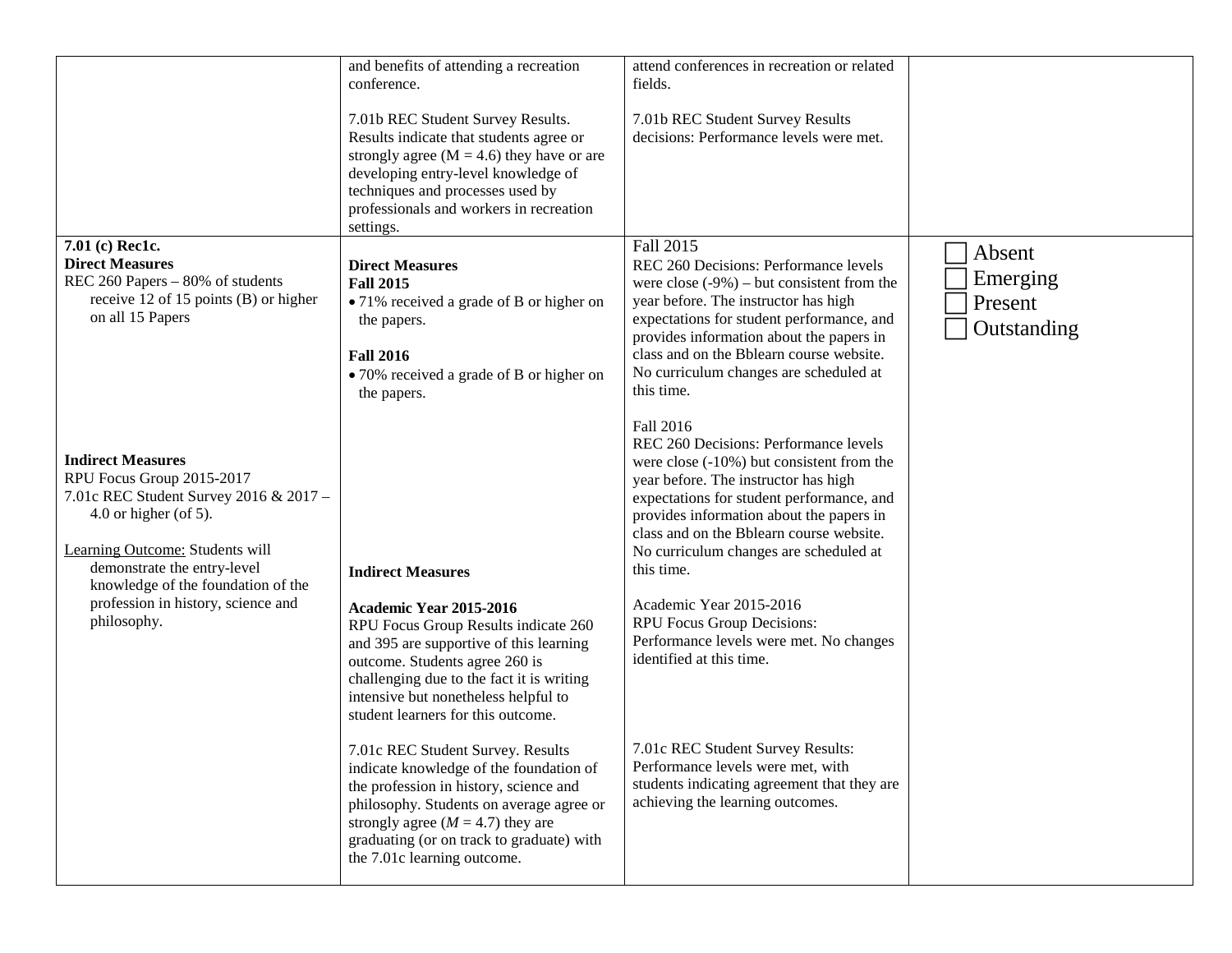| Academic Year 2016-2017                                                                                                                                                                                                                             | Academic Year 2016-2017                                                     |  |
|-----------------------------------------------------------------------------------------------------------------------------------------------------------------------------------------------------------------------------------------------------|-----------------------------------------------------------------------------|--|
| RPU Focus Group Results indicate students<br>enjoyed REC 260 and felt that the class is<br>supportive of this learning outcome.                                                                                                                     | RPU Focus Group Results decisions: No<br>changes identified at this time.   |  |
| 7.01c REC Student Survey Results.<br>Results indicate that students agree or<br>strongly agree ( $M = 4.3$ ) they have or are<br>developing the entry-level knowledge of<br>the foundation of the profession in history,<br>science and philosophy. | 7.01c REC Student Survey Results<br>decisions: Performance levels were met. |  |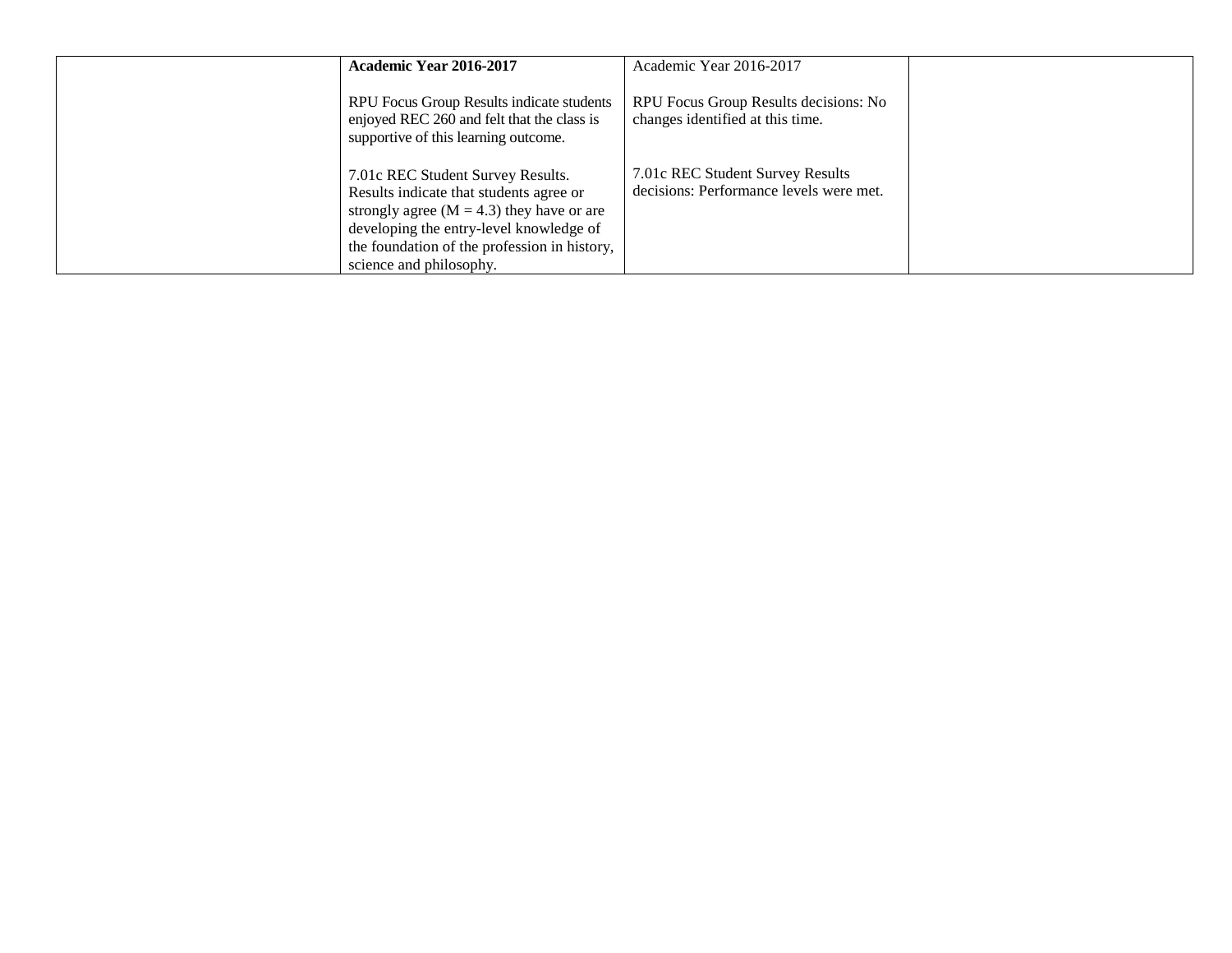**7.02** Students graduating from the Program shall demonstrate the ability to design, implement, and evaluate services that facilitate targeted human experiences and that embrace personal and cultural dimensions of diversity.

| <b>Performance levels/metrics</b>                                                                                                                                                                                                                                                                                                                                | <b>Assessment Results</b>                                                                                                                                                                                                                                                                                                   | <b>Evidence of Programmatic Decisions</b>                                                                                                                                                                                                                                                                                                                                                           | This column for use of visitors              |
|------------------------------------------------------------------------------------------------------------------------------------------------------------------------------------------------------------------------------------------------------------------------------------------------------------------------------------------------------------------|-----------------------------------------------------------------------------------------------------------------------------------------------------------------------------------------------------------------------------------------------------------------------------------------------------------------------------|-----------------------------------------------------------------------------------------------------------------------------------------------------------------------------------------------------------------------------------------------------------------------------------------------------------------------------------------------------------------------------------------------------|----------------------------------------------|
|                                                                                                                                                                                                                                                                                                                                                                  | (7.02.03)                                                                                                                                                                                                                                                                                                                   | (7.02.04)                                                                                                                                                                                                                                                                                                                                                                                           | only                                         |
| 7.02 (Rec2a.)<br><b>Direct Measures</b><br>• REC 240 Program Plan Justification Sheet<br>Assignment $-80\%$ receive a C or higher                                                                                                                                                                                                                                | <b>Direct Measures</b><br>Spring 2016<br>• REC 240 Program Plan Justification Sheet<br>Assignment $-100\%$ receive a C or higher<br>Spring 2017<br>• REC 240 Program Plan Justification Sheet<br>Assignment $-100\%$ receive a C or higher                                                                                  | Spring 2016<br>REC 240 Decisions: Performance levels<br>were met. No changes needed at this time.<br>Spring 2017<br>REC 240 Decisions: Performance levels<br>were met. No changes needed at this time.                                                                                                                                                                                              | Absent<br>Emerging<br>Present<br>Outstanding |
| <b>Indirect Measures</b><br>RPU Focus Group 2015-2017<br>7.02a REC Student Survey 2016 & 2017 -<br>$4.0$ or higher (of 5).<br>Learning Outcome: students will<br>demonstrate the ability to design,<br>implement, and evaluate a recreation<br>program or service experience for clientele<br>that embraces personal and/or cultural<br>diversity. [Programming] | <b>Indirect Measures</b><br>Academic Year 2015-2016<br>RPU Focus Group results indicate that<br>some students feel the content in 370<br>(lifespan development) and 424<br>(disability) is necessary but may not be<br>relevant to them because of the specific<br>career they plan to enter (e.g., outdoor<br>recreation). | Academic Year 2015-2016<br>RPU Focus Group Decisions: Faculty<br>have decided not to make changes to 370<br>and 424 at this time because students felt<br>the content was necessary. However,<br>faculty have discussed highlighting the<br>relevance of the material throughout the<br>curriculum, not just in these two classes,<br>for better applicability and continuity in<br>the curriculum. |                                              |
|                                                                                                                                                                                                                                                                                                                                                                  | 7.02a REC Student Survey Results -<br>Results indicate students on average agree<br>or strongly agree ( $M = 4.8$ ) are graduating<br>(or on track to graduate) with the ability to<br>design, implement and evaluate a recreation<br>program or service experience for clientele                                           | 7.02 REC Student Survey Decisions:<br>Performance levels were met.                                                                                                                                                                                                                                                                                                                                  |                                              |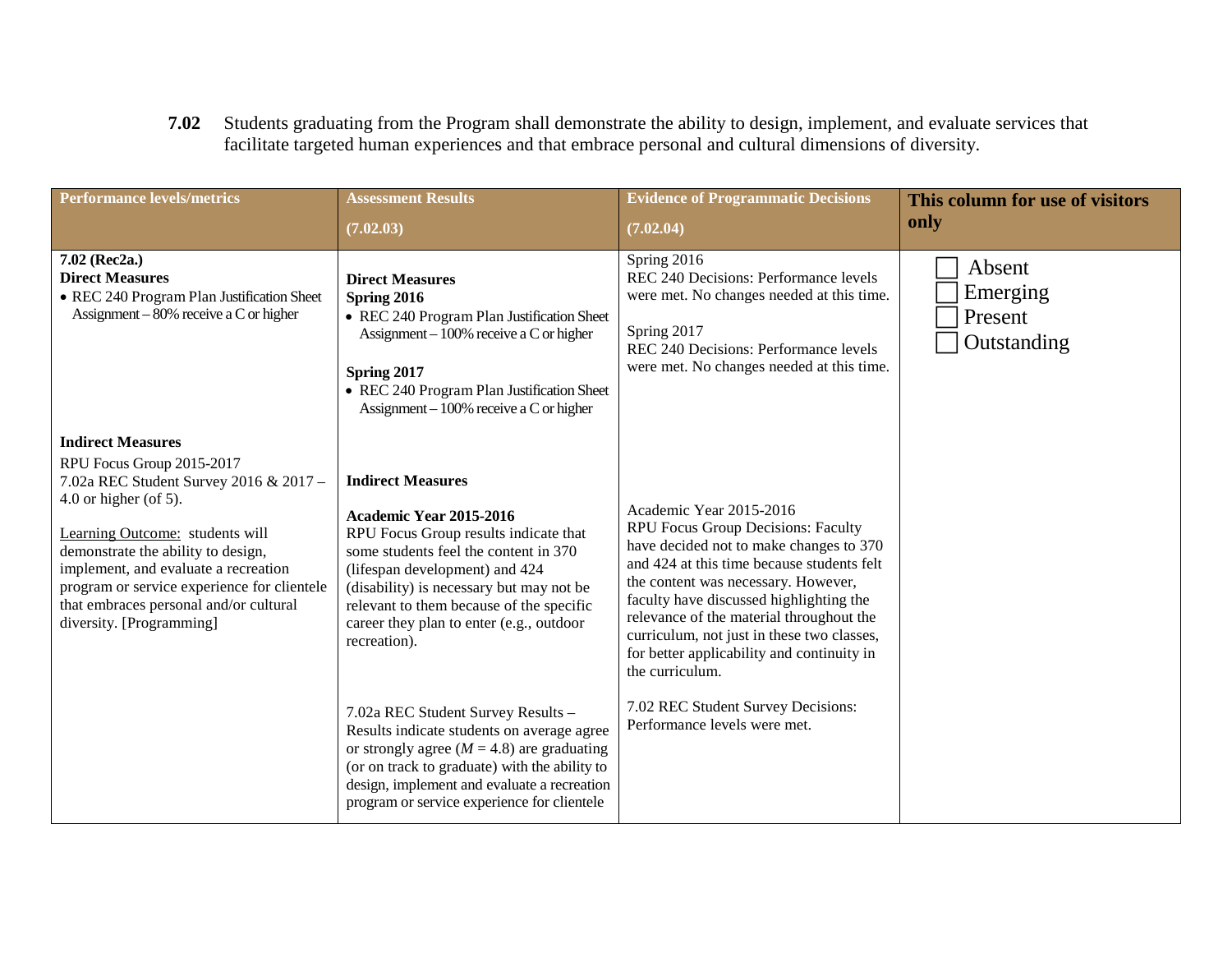|                                                                                | that embraces personal and/or cultural<br>diversity.<br>Academic Year 2016-2017<br>RPU Focus Group results indicate that<br>students agreed that REC 240 is helpful<br>and supportive of the learning outcome.                                                                                                                           | Academic Year 2016-2017<br>RPU Focus Group Results decisions: No<br>changes identified at this time. |             |
|--------------------------------------------------------------------------------|------------------------------------------------------------------------------------------------------------------------------------------------------------------------------------------------------------------------------------------------------------------------------------------------------------------------------------------|------------------------------------------------------------------------------------------------------|-------------|
|                                                                                | 7.02a REC Student Survey Results.<br>Results indicate students on average agree<br>or strongly agree ( $M = 4.4$ ) are graduating<br>(or on track to graduate) with the ability<br>to design, implement and evaluate a<br>recreation program or service experience<br>for clientele that embraces personal<br>and/or cultural diversity. | 7.02 REC Student Survey Decisions:<br>Performance levels were met.                                   |             |
| 7.02 (Rec2b.)                                                                  |                                                                                                                                                                                                                                                                                                                                          | Spring 2017                                                                                          | Absent      |
| <b>Direct Measures</b>                                                         | <b>Direct Measures</b>                                                                                                                                                                                                                                                                                                                   | REC 395 (SP odd year course) Decisions:                                                              |             |
| REC 395 Invite, Include, Involve!                                              | Spring 2017<br>REC 395 Invite, Include, Involve!                                                                                                                                                                                                                                                                                         |                                                                                                      | Emerging    |
| $(Assignment 2) – 80\% of students$<br>receive 16 of 20 points $(80\% - B)$ or | (Assignment 2) – 92% of students met                                                                                                                                                                                                                                                                                                     | No changes needed at this time since the<br>benchmark was met.                                       | Present     |
| higher                                                                         | this benchmark (100% would have                                                                                                                                                                                                                                                                                                          |                                                                                                      | Outstanding |
|                                                                                | been achieved but one student did not                                                                                                                                                                                                                                                                                                    |                                                                                                      |             |
| <b>Indirect Measures</b>                                                       | submit the assignment)                                                                                                                                                                                                                                                                                                                   |                                                                                                      |             |
| RPU Focus Group 2015-2017                                                      |                                                                                                                                                                                                                                                                                                                                          |                                                                                                      |             |
| 7.02b REC Student Survey 2016 & 2017 -                                         |                                                                                                                                                                                                                                                                                                                                          |                                                                                                      |             |
| 4.0 or higher (of 5).                                                          | <b>Indirect Measures</b>                                                                                                                                                                                                                                                                                                                 |                                                                                                      |             |
| Learning Outcome: Students graduating<br>from the program will demonstrate     | Academic Year 2015-2016                                                                                                                                                                                                                                                                                                                  | Academic Year 2015-2016                                                                              |             |
| knowledge of and the ability to apply                                          | RPU Focus Group results indicate that                                                                                                                                                                                                                                                                                                    | RPU Focus Group Decisions: Due to                                                                    |             |
| ways to facilitate recreational                                                | unpacking the 7.02 question into two                                                                                                                                                                                                                                                                                                     | students not answering the second part of                                                            |             |
| programs or service experiences with                                           | parts will be important in future focus                                                                                                                                                                                                                                                                                                  | the focus group question, we do not have                                                             |             |
| diverse clientele and cultures.                                                | groups. Students answered 7.02a but                                                                                                                                                                                                                                                                                                      | any information on this outcome. We                                                                  |             |
| [Programming]                                                                  | didn't answer 7.02b in the focus group.                                                                                                                                                                                                                                                                                                  | have decided to split this question into<br>two separate questions in the future.                    |             |
|                                                                                |                                                                                                                                                                                                                                                                                                                                          |                                                                                                      |             |
|                                                                                | 7.02b REC Student Survey Results.                                                                                                                                                                                                                                                                                                        | 7.02 REC Student Survey Decisions:                                                                   |             |
|                                                                                | Results indicate students on average agree                                                                                                                                                                                                                                                                                               | Performance levels were met. No changes                                                              |             |
|                                                                                | or strongly agree ( $M = 4.8$ ) are graduating                                                                                                                                                                                                                                                                                           | indicated at this time.                                                                              |             |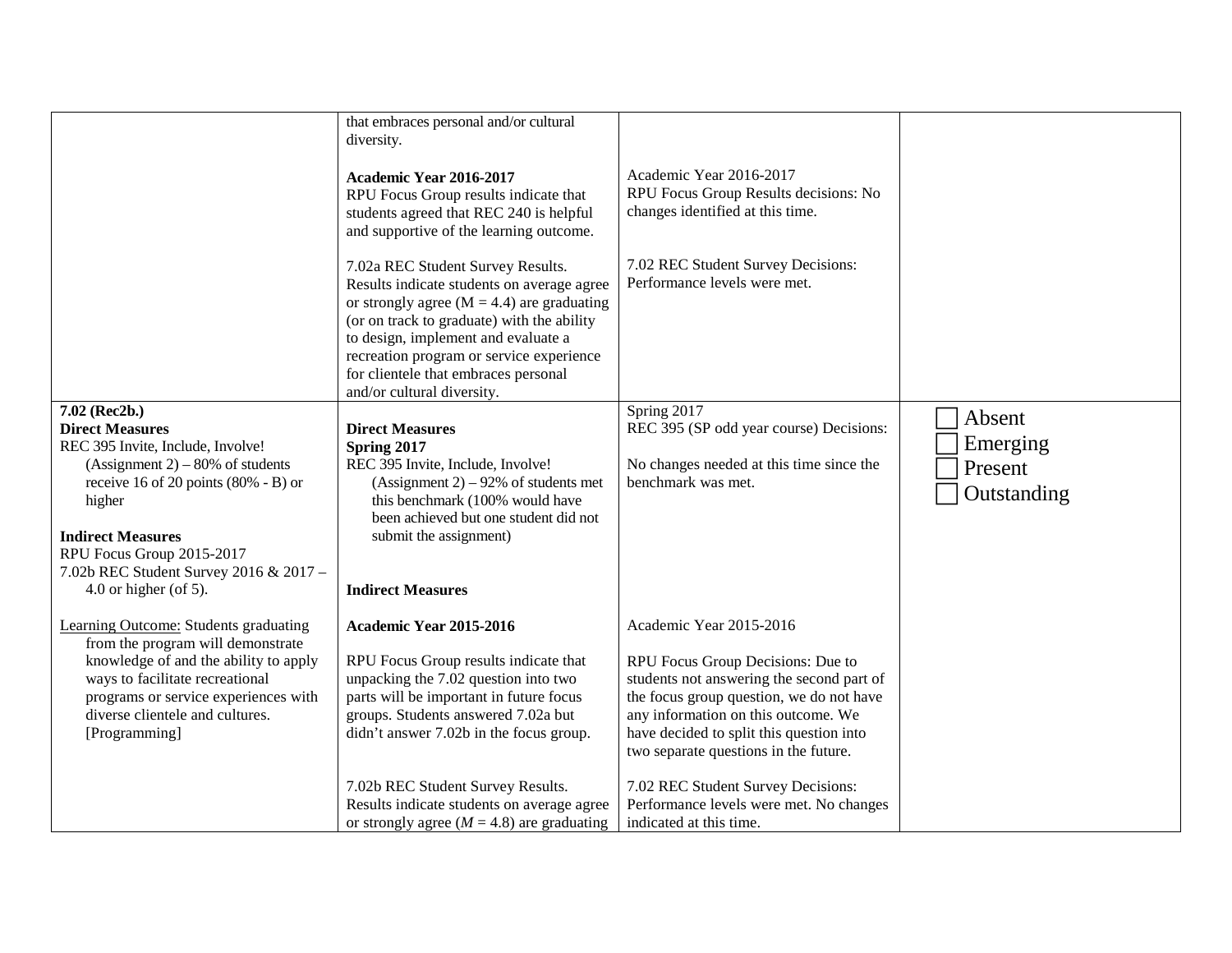| (or on track to graduate) from the<br>program shall demonstrate knowledge of<br>and the ability to apply ways to facilitate<br>recreational programs or service<br>experiences with diverse clientele and<br>cultures.                                                                                                                                      |                                                                                                           |  |
|-------------------------------------------------------------------------------------------------------------------------------------------------------------------------------------------------------------------------------------------------------------------------------------------------------------------------------------------------------------|-----------------------------------------------------------------------------------------------------------|--|
| Academic Year 2016-2017                                                                                                                                                                                                                                                                                                                                     | Academic Year 2016-2017                                                                                   |  |
| RPU Focus Group results indicate that<br>students felt REC 395 help them obtain a<br>better understanding of the diversity issue<br>and how to facilitate and design programs<br>and services with diverse clientele and<br>cultures. Students also mentioned REC<br>240 and REC 424 are supportive of the<br>learning outcome.                             | RPU Focus Group Results decisions:<br>Performance levels were met. No changes<br>identified at this time. |  |
| 7.02b REC Student Survey Results.<br>Results indicate students on average agree<br>or strongly agree ( $M = 4.5$ ) are graduating<br>(or on track to graduate) from the<br>program shall demonstrate knowledge of<br>and the ability to apply ways to facilitate<br>recreational programs or service<br>experiences with diverse clientele and<br>cultures. | 7.02 REC Student Survey Decisions:<br>Performance levels were met.                                        |  |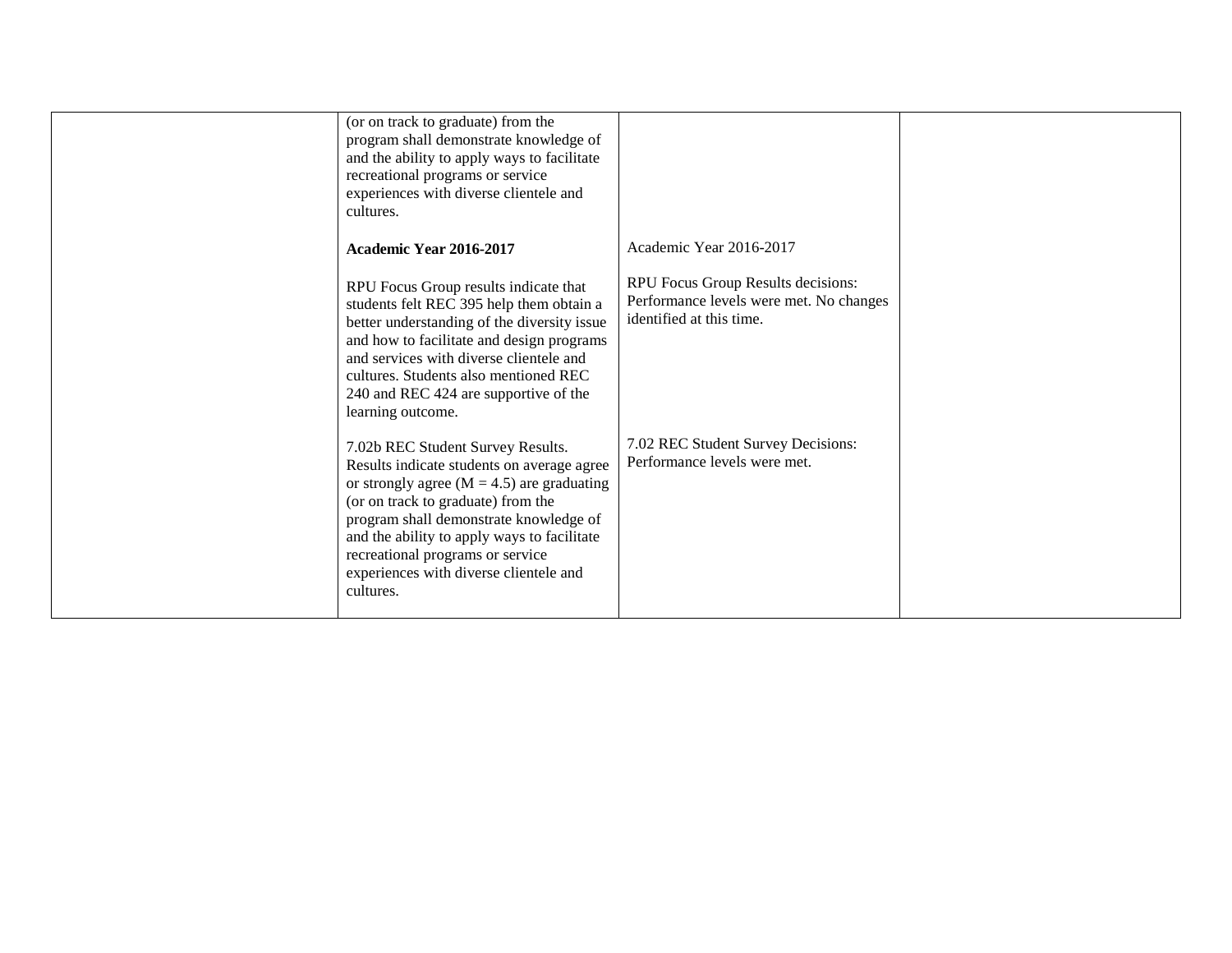## **7.03** Students graduating from the program shall be able to demonstrate entry-level knowledge about operations and strategic management/administration in parks, recreation, tourism and/or related professions.

| <b>Performance levels/metrics</b>                                                                                                                                                                                                                                                             | <b>Assessment Results</b>                                                                                                                                                                                                                                                                                                                                                    | <b>Evidence of Programmatic Decisions</b>                                                                                                                                                                                                     | This column for use of visitors              |
|-----------------------------------------------------------------------------------------------------------------------------------------------------------------------------------------------------------------------------------------------------------------------------------------------|------------------------------------------------------------------------------------------------------------------------------------------------------------------------------------------------------------------------------------------------------------------------------------------------------------------------------------------------------------------------------|-----------------------------------------------------------------------------------------------------------------------------------------------------------------------------------------------------------------------------------------------|----------------------------------------------|
|                                                                                                                                                                                                                                                                                               | (7.03.03)                                                                                                                                                                                                                                                                                                                                                                    | (7.03.04)                                                                                                                                                                                                                                     | only                                         |
| $7.03$ (Rec3)<br><b>Direct Measures</b><br>REC 280 Practicum Student "Wrapping it<br>Up" Assignment (Self-Reflection) –<br>80% receive a B or higher<br>REC 490 Final Project - 80% receive a B<br>or better                                                                                  | <b>Direct Measures</b><br>Fall & Spring 2015-2016<br>REC 280 Practicum Student "Wrapping it<br>Up" Assignment (Self-Reflection)<br>100% made a B or Higher.<br>Fall & Spring 2016-2017<br>100% made a B or Higher.                                                                                                                                                           | Fall & Spring 2015-2016<br>REC 280 Decisions: Performance levels<br>were met, no changes needed at this time.<br>Fall & Spring 2016-2017<br>REC 280 Decisions: Performance levels<br>were met, no changes needed at this time.<br>Spring 2017 | Absent<br>Emerging<br>Present<br>Outstanding |
| <b>Indirect Measures</b><br>RPU Focus Group 2015-2017<br>7.03 REC Student Survey 2016 & 2017 -<br>4.0 or higher (of 5).                                                                                                                                                                       | Spring 2017<br>REC 490 Final Project<br>100% made a B or Higher.<br><b>Indirect Measures</b>                                                                                                                                                                                                                                                                                 | REC 490 Decisions: Performance levels<br>were met, no changes needed at this time.<br>Academic Year 2015-2016<br>RPU Focus Group Decisions: No<br>decisions indicated at this time.                                                           |                                              |
| Learning Outcomes: Students graduating<br>from the program will demonstrate<br>knowledge of and the ability to apply<br>entry-level concepts, principles and<br>procedures of operations and<br>strategic administration to<br>professional practice settings.<br>[Management/Administration] | Academic Year 2015-2016<br>RPU Focus Group results indicate 280 is<br>helpful for achieving this outcome.<br>However, few students felt they could<br>comment due to not having taken 280<br>and/or $490$ .<br>7.03 REC Student Survey Results.<br>Students graduating from the program<br>agree or strongly agree $(M = 4.7)$ that<br>they have entry-level knowledge about | 7.03 REC Student Survey Decisions:<br>Performance levels were met.                                                                                                                                                                            |                                              |
|                                                                                                                                                                                                                                                                                               | operations and strategic<br>management/administration in parks,                                                                                                                                                                                                                                                                                                              | Academic Year 2016-2017                                                                                                                                                                                                                       |                                              |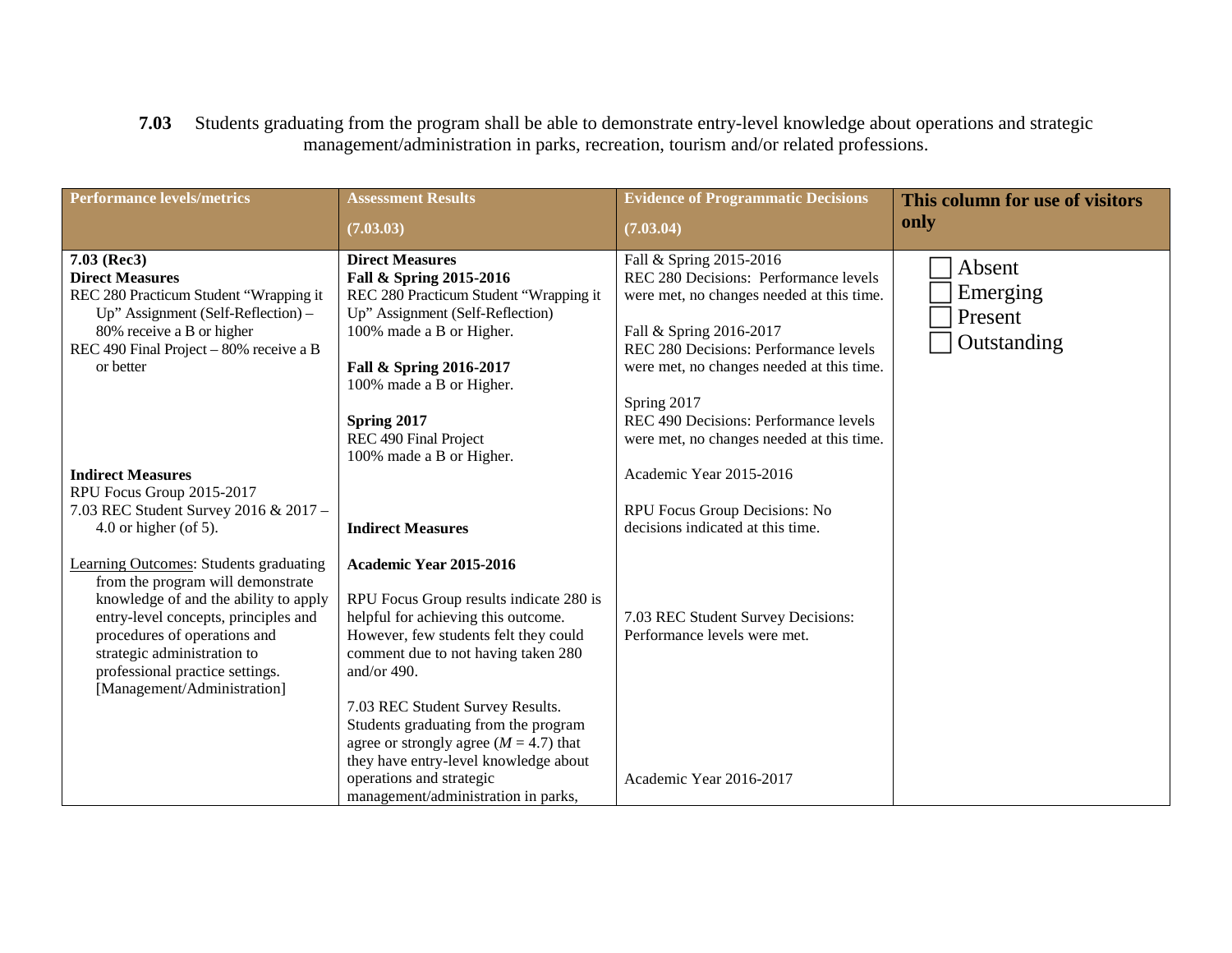| recreation, tourism and/or related                                                                                                                                                                                                 | RPU Focus Group Results decisions: No                              |  |
|------------------------------------------------------------------------------------------------------------------------------------------------------------------------------------------------------------------------------------|--------------------------------------------------------------------|--|
| professions.                                                                                                                                                                                                                       | decisions indicated at this time.                                  |  |
|                                                                                                                                                                                                                                    |                                                                    |  |
| Academic Year 2016-2017                                                                                                                                                                                                            | 7.03 REC Student Survey Decisions:<br>Performance levels were met. |  |
| RPU Focus Group results indicate REC<br>280 and REC 498 are helpful for<br>achieving this outcome.                                                                                                                                 |                                                                    |  |
| 7.03 REC Student Survey Results.<br>Students graduating from the program<br>agree or strongly agree ( $M = 4.6$ ) that<br>they have entry-level knowledge about<br>operations and strategic<br>management/administration in parks, |                                                                    |  |
| recreation, tourism and/or related<br>professions.                                                                                                                                                                                 |                                                                    |  |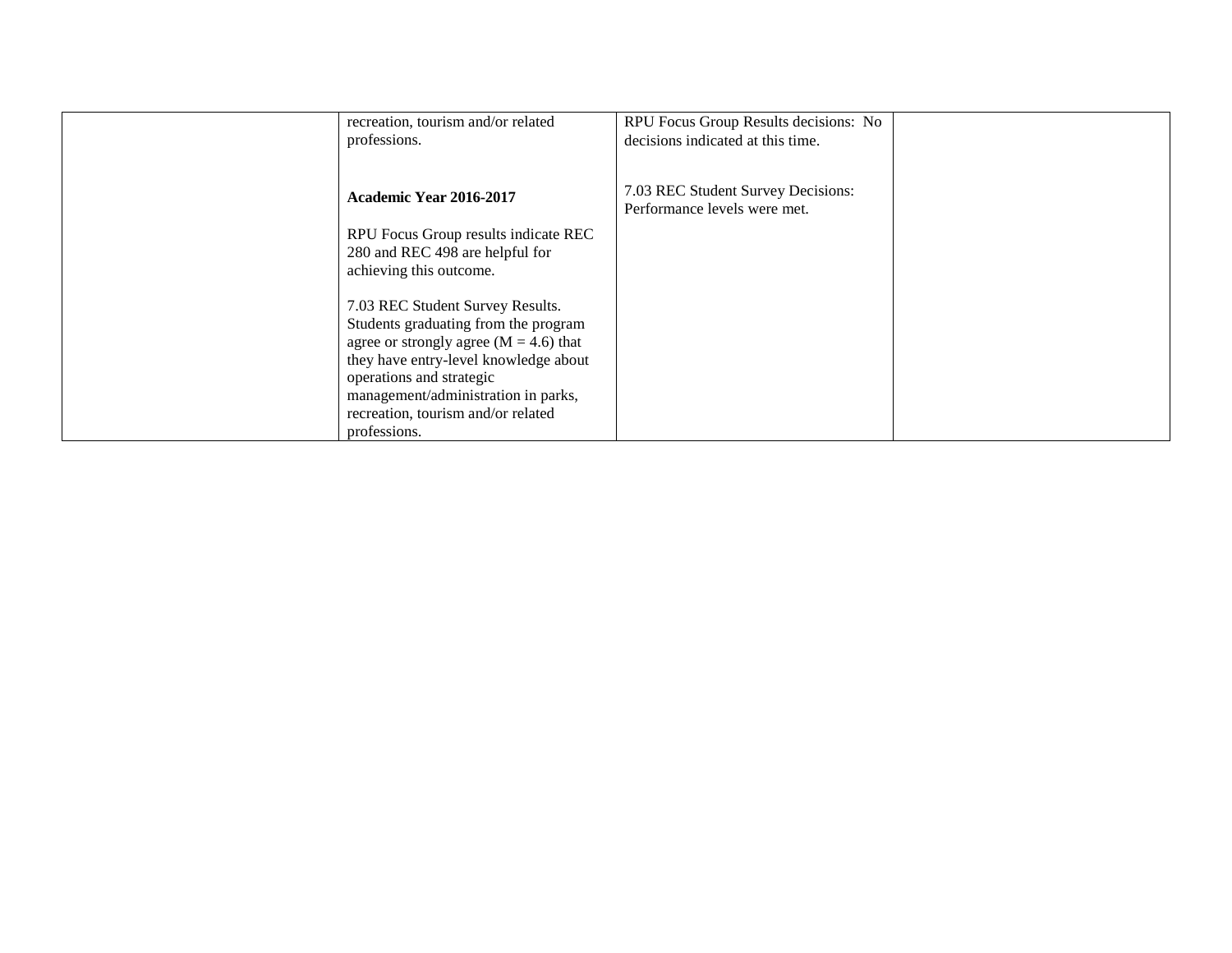**7.04** Students graduating from the program shall demonstrate, through a comprehensive internship of not less than 400 clock hours and no fewer than 10 weeks, the potential to succeed as professionals at supervisory or higher levels in park, recreation, tourism, or related organizations.

| <b>Performance levels/metrics</b>                                                                                                                                                                                                                                                                                                                                                                                                                                                                                                                                                                                                                                     | <b>Assessment Results</b>                                                                                                                                                                                                                                                                                                                                                                                                                                                                                                                                                                                                                                                                         | <b>Evidence of Programmatic Decisions</b>                                                                                                                                                                                                                                                                                                                                                                                                                                                                                                                                                                                   | This column for use of visitors              |
|-----------------------------------------------------------------------------------------------------------------------------------------------------------------------------------------------------------------------------------------------------------------------------------------------------------------------------------------------------------------------------------------------------------------------------------------------------------------------------------------------------------------------------------------------------------------------------------------------------------------------------------------------------------------------|---------------------------------------------------------------------------------------------------------------------------------------------------------------------------------------------------------------------------------------------------------------------------------------------------------------------------------------------------------------------------------------------------------------------------------------------------------------------------------------------------------------------------------------------------------------------------------------------------------------------------------------------------------------------------------------------------|-----------------------------------------------------------------------------------------------------------------------------------------------------------------------------------------------------------------------------------------------------------------------------------------------------------------------------------------------------------------------------------------------------------------------------------------------------------------------------------------------------------------------------------------------------------------------------------------------------------------------------|----------------------------------------------|
|                                                                                                                                                                                                                                                                                                                                                                                                                                                                                                                                                                                                                                                                       | (7.01.03)                                                                                                                                                                                                                                                                                                                                                                                                                                                                                                                                                                                                                                                                                         | (7.01.04)                                                                                                                                                                                                                                                                                                                                                                                                                                                                                                                                                                                                                   | only                                         |
| 7.04 (Rec4)<br><b>Direct Measures</b><br>REC 498 Student "Wrapping It Up"<br>Assignment – 90% receive a B or<br>higher.<br>REC Student Survey and Program Focus<br>Group: Same metrics as 7.01a<br><b>Indirect Measures</b><br>RPU Focus Group 2015-2017<br>7.04 REC Student Survey 2016 & 2017 -<br>4.0 or higher (of 5).<br><b>Learning Outcome: Students graduating</b><br>from the program shall demonstrate<br>through a comprehensive internship of<br>not less than 400 hours the ability to<br>apply knowledge from the Recreation<br>curriculum to fulfill agency needs and<br>make a professional contribution to the<br>agency. [Professional Preparation] | <b>Direct Measures</b><br>Academic Year 2015-2016<br>REC 498 Student "Wrapping It Up"<br>Assignment -100% made a B or Higher.<br>2016-2017-100% made a B or Higher.<br><b>Indirect Measures</b><br>Academic Year 2015-2016<br>RPU Focus Group results indicate that<br>students overall felt prepared for<br>internship. Some students may not be<br>starting the internship process until later<br>than faculty recommend.<br>7.04 REC Student Survey Results<br>indicate students agree or strongly agree<br>$(M = 4.8)$ they are graduating with the<br>potential to succeed as professionals at<br>supervisory or higher levels in park,<br>recreation, tourism, or related<br>organizations. | Academic Year 2015-2016<br>REC 498 Decisions: Performance levels<br>were met, no changes needed at this time.<br>Fall & Spring 2016-2017<br>REC 498 Decisions: Performance levels<br>were met, no changes needed at this time.<br>Academic Year 2015-2016<br>RPU Focus Group decisions: No changes<br>are planned. Faculty send email<br>reminders, hold an internship planning<br>session in early Spring, and advise<br>students on the internship process<br>regularly.<br>7.04 Student Survey decisions:<br>Performance levels were met. No<br>modifications indicated at this time based<br>on student survey results. | Absent<br>Emerging<br>Present<br>Outstanding |